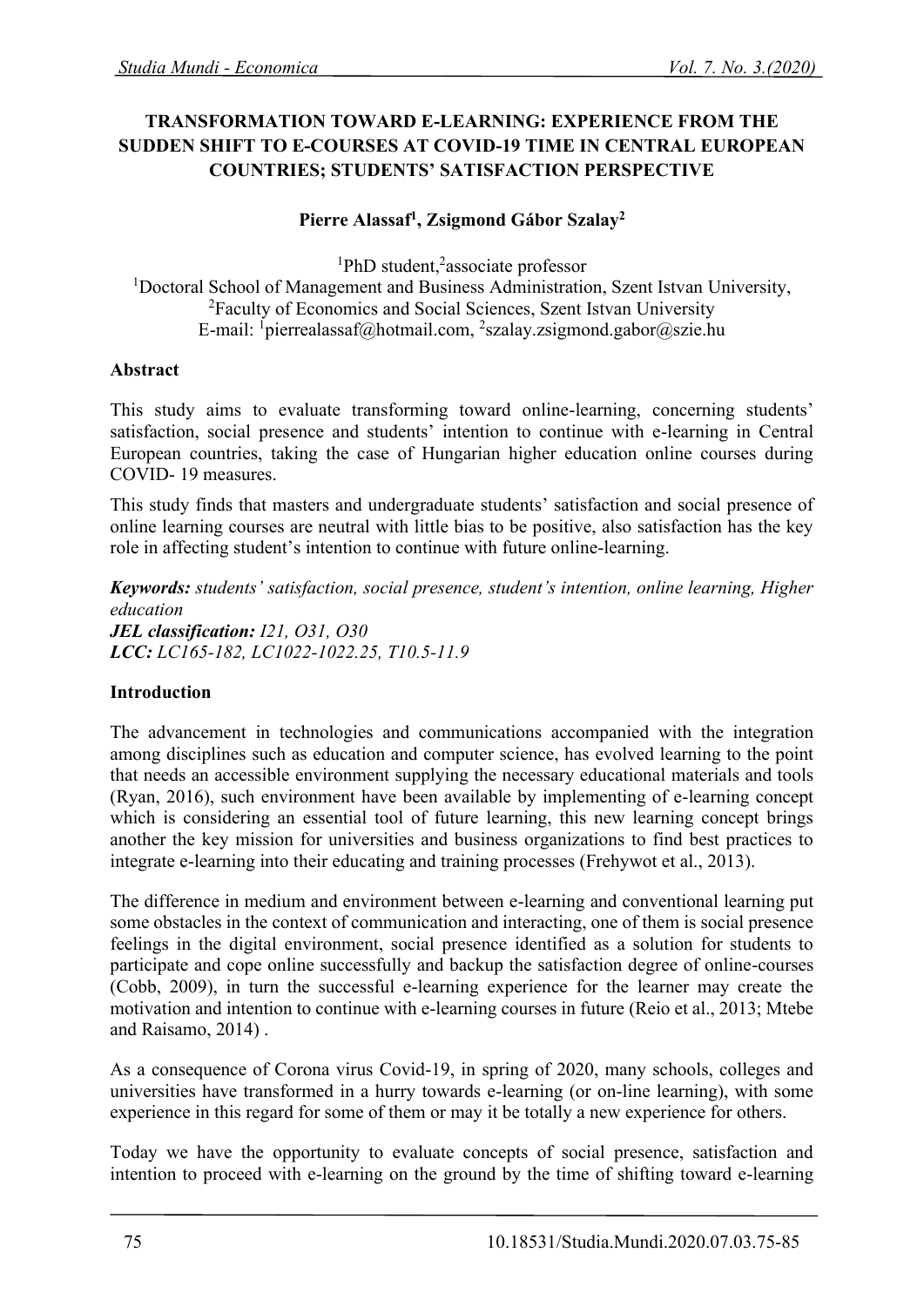process while this experience is still alive and fresh in students' minds, taking Hungarian under graduated and master students as an example of transformation toward online learning experience in Central Europe.

### **Literature review**

Simply Fatma (2013) has defined e-learning as skills and knowledge acquirement through courses over internet by means of electronic technologies (PCs, networks, modems, etc.…) this definition describes the final goal of e-learning which is grasping the knowledge and describes the medium; internet and electronic devices, but it didn't mention the interacting process between two ends of e-learning those are trainee and trainer as 'transceivers', or internet on one end as a source and learner as an interactive 'transceiver' on the other end.

From another perspective Wiers–Jenssen, Stensaker and Grogaard (2002) have a critical opinion about the core idea of Fatma's definition but precedes her study, he argued that education is not only skills and knowledge acquirement but it also includes learner's progression through self-evolution and social development.

In seeking of making comparisons between online and conventional learning, students' satisfaction was posed as an important basis of comparison, on one hand Fortune, Shifflett and Sibley (2006) found lower overall satisfaction in online courses, but Artz (2006) found adult learners' satisfaction was more in online courses, a third group of researchers as Allen, Bourhis, Burrell and Mabry (2002) found no difference in students' satisfaction between conventional and online courses, and most of researchers have reached the same result (Lim et al., 2008).

In the following, more detailed discussions about social presence, satisfaction of online courses and learners' intention to continue with e-learning, due to their importance and relevance to the objectives of the study.

#### *Social presence*

There is no unique agreed definition of social presence in the studies, which put huge difficulties for concerns to reach a solid perception about the nature of this concept (Patrick, 2009).

Basically, in the literature of telecommunications, we can find the roots of social presence notion (Cobb, 2009). Picciano (2002) has expressed social presence as learner's perceiving of his existence in online course and belonging to it, in another way Gunawardena and Zittle (1997) have defined social presence as the extent to which an individual is considered as "real person" in mediated- communication, Gunawardena and Zittle (1997) in their understanding of social presence depend on the analyzing of Short, Williams and Christie (1976) study which explained social presence as "the degree of salience of the other person in the interaction and the consequent salience of the interpersonal relationships" (p. 65), Tu and McIssac (2002) also backing the notion of mutual relationship between social presence and interaction, they found if the degree of interaction in online course should be raised, the social presence level should be raised too, and they also noticed that, in the case of online courses, the lack of physical existence, faces' cues, and nonverbal communication, minifying social presence of learners (Tu and McIssac, 2002).

#### *Students satisfaction*

Looking to students in online course as customers to online learning service, the common definition of satisfaction matches this case; It is a measure of how service and/or product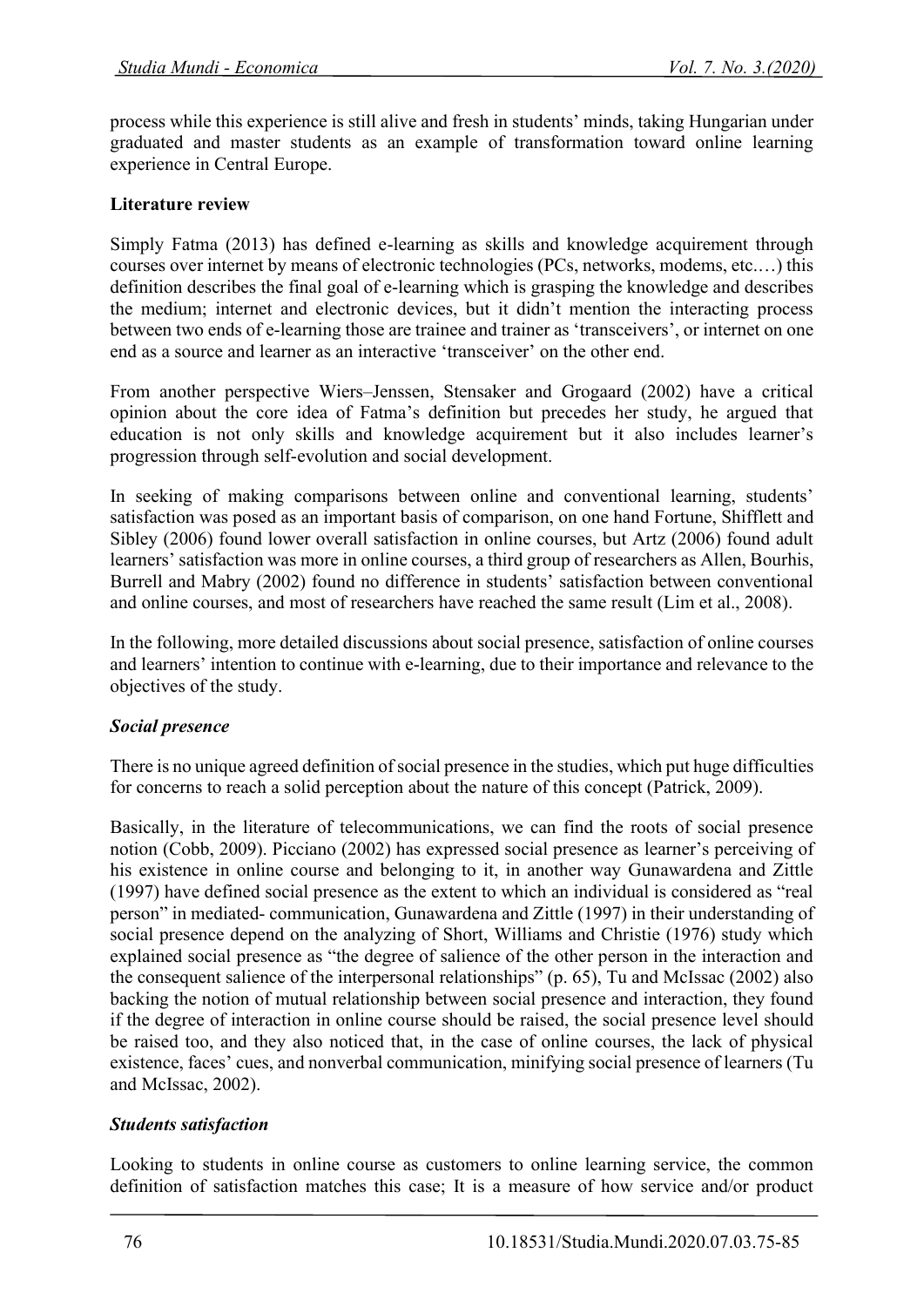provided by an organization meets or exceeds customer's expectation, hence, Tse and Wilton's (1988) defined satisfaction as responses of customers to their evaluating of perceived contradiction between expectations before receiving the service and actual performance.

More specifically Oliver (1999) described the satisfaction of students as the gap between what was expected from a service and what was delivered.

From more related perspective linked to the interaction between user and computer, Lindgaard and Dudek (2003) described users satisfaction as the expertise of impacts acquired from the interaction between technology and user, this interaction has an influence via several factors on the satisfaction, some of those factors in the case of online courses: the environment, technology itself, System and course designs, instructor and the learners (Teo, 2014).

### *Students' intentions to participate in future online courses*

Tarhini, Hone and Liu (2013) described intention as the direct predecessor of using action, giving signs of person's preparation to perform a specific behavior.

More specifically, Puzziferro (2008) found that the intention to use system in the case of online courses is driven by users' motives, beside to the motives Chen and Tseng (2012) determined that also self-efficacy have a positive impact on this intention, and founded a negative impact of anxiety toward using computer, here, Venkatesh, Morris, Davis and Davis (2003) noted that technology usage intention related positively with performance expectance.

In same context Esterhuyse et al. (2016) argued that e-learning success is preceded by students' satisfaction and intention to utilize e-learning system which are vital factors of successful elearning process.

## **Methodology**

This research to achieve its objectives have to measure Higher education students' Satisfaction, Social presence and Intentions to continue with e-courses in the future in online learning environment, this needs to define instruments that measures those variables and develop the scales to match the case, a deep review of literature concerning those measures was carried out, scales development for this research is explained in following paragraphs.

## *Measuring Social Presence in online courses*

Patrick (2009) argued that most of studies concerns about measuring social presence, depend on the scales developed by one or more of key studies in this regard; Rourke et al. (2001), Tu (2002) and the most famous study Gunawardena and Zittle (1997).

The most famous social presence scale has been designed by Gunawardena and Zittle's (1997) study testing the potentials of social presence to predict satisfaction in CMC conditions, they used in their analyzing approach short et al.'s (1976) model and Gunawardena's (1995) deep discussions of literature, the proposed questionnaire consists of 52 items selected for the measurements of the research interest, 14 of them for measuring social presence and 10 for participant's' satisfaction, the reliability for social presence scale depending on Cronbach's Alpha was 0.88, and for satisfaction's was 0.87 (Gunawardena and Zittle, 1997).

Here, in the following, some examples of successor researches depended on by Gunawardena and Zittle's (1997) scale in measuring social presence.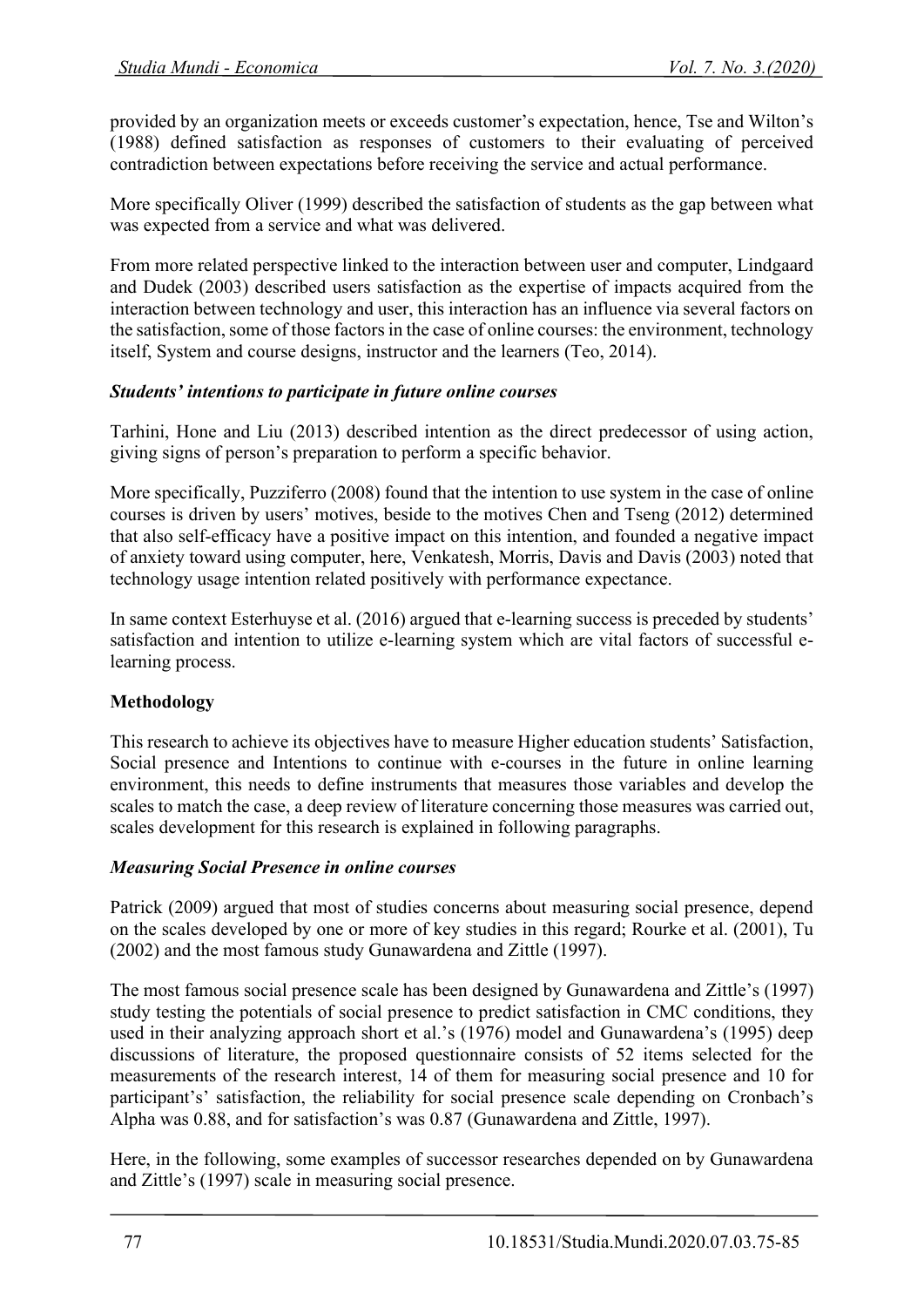Cobb (2009) has discussed the satisfaction and social presence scales developed by Gunawardena and Zittle (1997) by conducting a new research concentrating on online learning, the outcomes of this study was supportive to Gunawardena and Zittle's (1997) that the scales are still realiable, valid, and recommended to be used in future researches, Cronbach's Alpha in cobb's study reported 0.87 for social presence scale and 0.85 for satisfaction scale.

Also, Strong Irby, Wynn and McClure (2012) conducted a study in conditions of online courses to measure students' cognitions of the social presence, satisfaction, and learning environment, using already designed surveys known in literature, social presence and satisfaction scales matches those used in Cobb (2009) study, Depending on ex post facto the internal consistency of the scales were 0.89 for satisfaction's, and 0.94 for social presence's (Strong, 2012).

In same regards Reio and Crim (2013) research concerned in predicting the role of students' social presence and satisfaction in their intention to enroll online, for this purpose they conduct a survey using Gunawardena and Zittle (1997) scale for measuring social presence, The reliability of Rio et al. (2013) scale depended on reliability of the original scales (Reio, 2013).

By the end of this paragraph, the researcher of this study decided to use the scale developed by Gunawardena and Zittle (1997) as it is widely reused in many researches and have a continued tested reliability, making some modification to the scale phrases to fit in the research context.

# *Measuring Satisfaction in online courses*

This study leans in developing its scale of measuring students' satisfaction in online courses basically on three studies, the first is Gunawardena and Zittle (1997), its satisfaction scale has been widely reused by later studies such as cobb (2009) and strong et al. (2012) those have discussed in the previous paragraph, the reliability of Satisfaction scale of Gunawardena and Zittle (1997), cobb (2009) studies using Cronbach' Alpha was reported 0.87 and 0.85 respectively and the internal consistency of the satisfaction scale depending on (ex post facto) was 0.89 in strong et al.'s (2012).

The second study this research used in developing satisfaction scale is Esterhuyse et al. (2016) that depended basically on Chatzoglou et al. (2009) model and the literature, the reliability using Cronbach's Alpha coefficients for satisfaction was reported 0.89.

Finally, the third scale used in building this study's scale is Morton (1993) who developed satisfaction of learning experiences scale with reported reliability of 0.81 using Cronbach's Alfa, the main objective of his study is to examine the socialization operation for new employees from a learning point of view, and his satisfaction scale consists of 4 items out of 34 items designed to evaluate socialization related learning experiences (Morton, 1993), this scale also reused by Reio et al. (2013) research discussed in the previous paragraph.

Gunawardena and Zittle (1997), Esterhuyse et al. (2016) and Morton (1993) scales regarding measuring students' satisfaction are covering satisfaction measuring aspects found in literatures concerning online courses and e-learning, and the developed expanded satisfaction scale for online learners this research has abstracted from above mentioned three scales with some modifications of original phrases to fit the context of the study and adding (more specifically; repeating) measuring items regard the new development in the medium as voice communication and video interacting which haven't been used by online courses by the time of some original studies those focused on texting as a communication online method, then the new scale exerted to factor analysis and tested using Cronbach' alpha.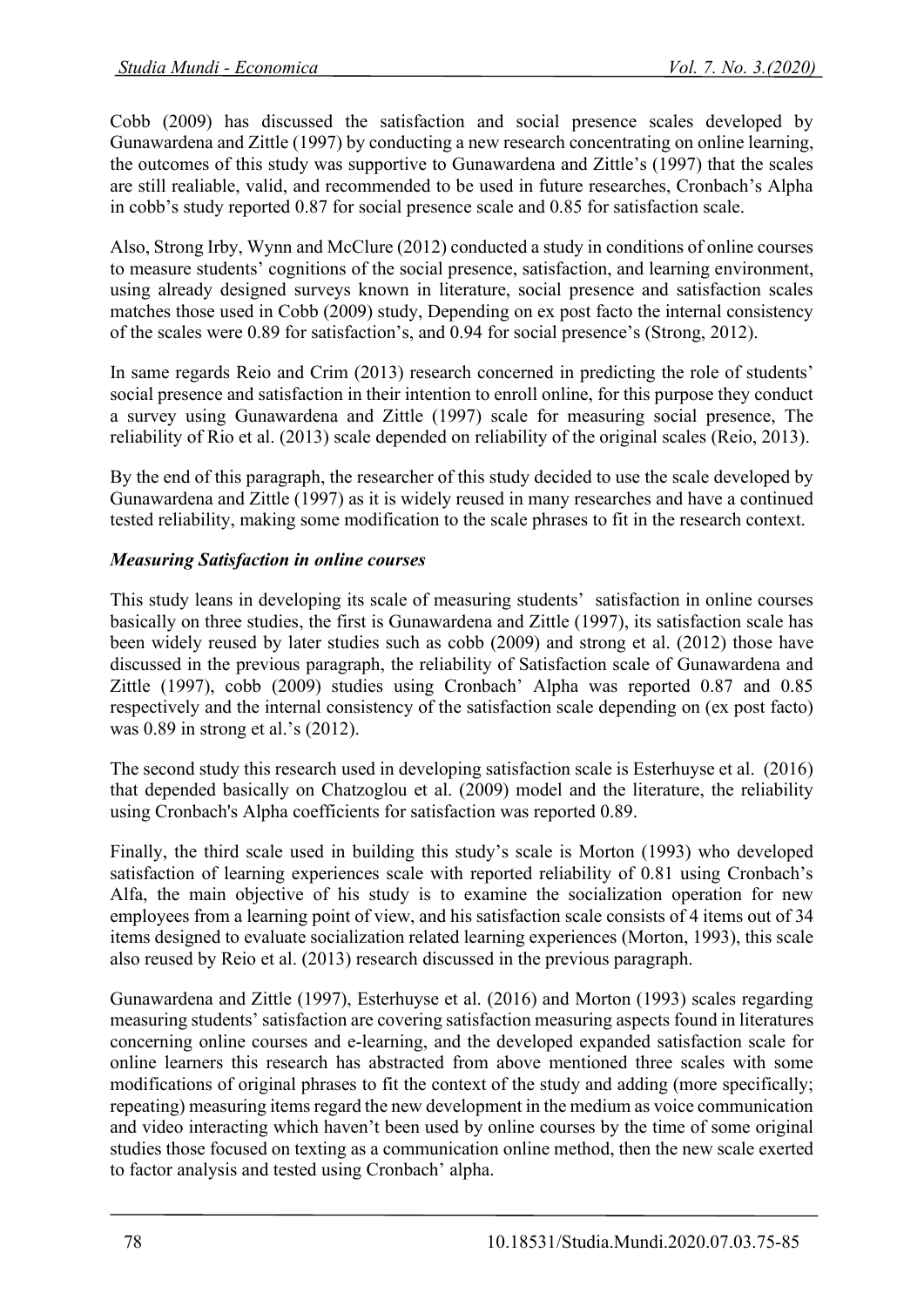#### *Measuring students' intentions toward shifting to online courses in the future*

Esterhuyse, Scholtz and Venter (2016) in their research have developed besides to the satisfaction scale an intention scale, the intention scale was built basically from Chatzoglou et al. (2009) modal and reviewing the literature, that study developed those scales to test satisfaction and intention in corporate environment.

Finally, Esterhuyse, Scholtz and Venter (2016) proposed a 4 items scale to measure intention, this study depends on it in measuring the intentions of students who shifted toward studying online if they will continue with online courses in case of being available in the future. The original Esterhuyse et al.'s (2016) scale reliability tested by Cronbach's alpha coefficient reported 0.92.

#### *Validity and reliability of the scales*

This study has tested the reliability of used scale by reporting Cronbach's Alpha coefficient.

Cronbach' Alpha for Satisfaction, Social presence and intent reported 0.94, 0.75, 0.87 respectively, those exceeds the minimum accepted value 0.7 identified by Nunnally (1978), this means those scales are reliable to use in future studies.

As this study has developed students' satisfaction scale from three sub-scales; Gunawardena and Zittle's (1997), Esterhuyse et al.'s (2016) and Morton's (1993), this research retest the embedded three sub-scales individually to evaluate the continued reliability of each of them using Cronbach's Alpha coefficient that reported 0.84, 0.9, 0.89 respectively, so this study confirm the continued reliability of satisfaction scales of the three mentioned studies which consist with Cobb (2009) finding about Gunawardena and Zittle's (1997) scales and recommend future researches to reuse them in the regards of interests.

This study have also conducted factor analysis on the new satisfaction scale, the result of this analysis confirmed the 18 items of the new scale as the test gives two main factors the first comply with two first original scales; Gunawardena and Zittle's (1997), Esterhuyse et al.'s (2016) and the second matches with the Morton's (1993) scale, as a result all 18 items are used in the new scale.

As a result, this research developed new comprehensive student's satisfaction scale with reliability reported 0.94 using Cronbach's Alpha, and highly recommend researchers to use it in their future researches, as Carmines and Zeller (1979) stated that to use an instrument widely in studies it should report Cronbach's Alpha of at least 0.80.

Validity of the scales gained from two ways, first from the validities of original scales those also reused by several successor studies, and the content and face validity of the scales were evaluated by e-learning researchers in Hungary.

#### *Limitation of the study*

Vast majority of responses 93.4% came from Szent Istvan University the place where the researcher has prepared this study, 2.3% from Széchényi István University, 1.2% from Corvinus University in Budapest, 3.1% spread over the rest of Hungarian Universities.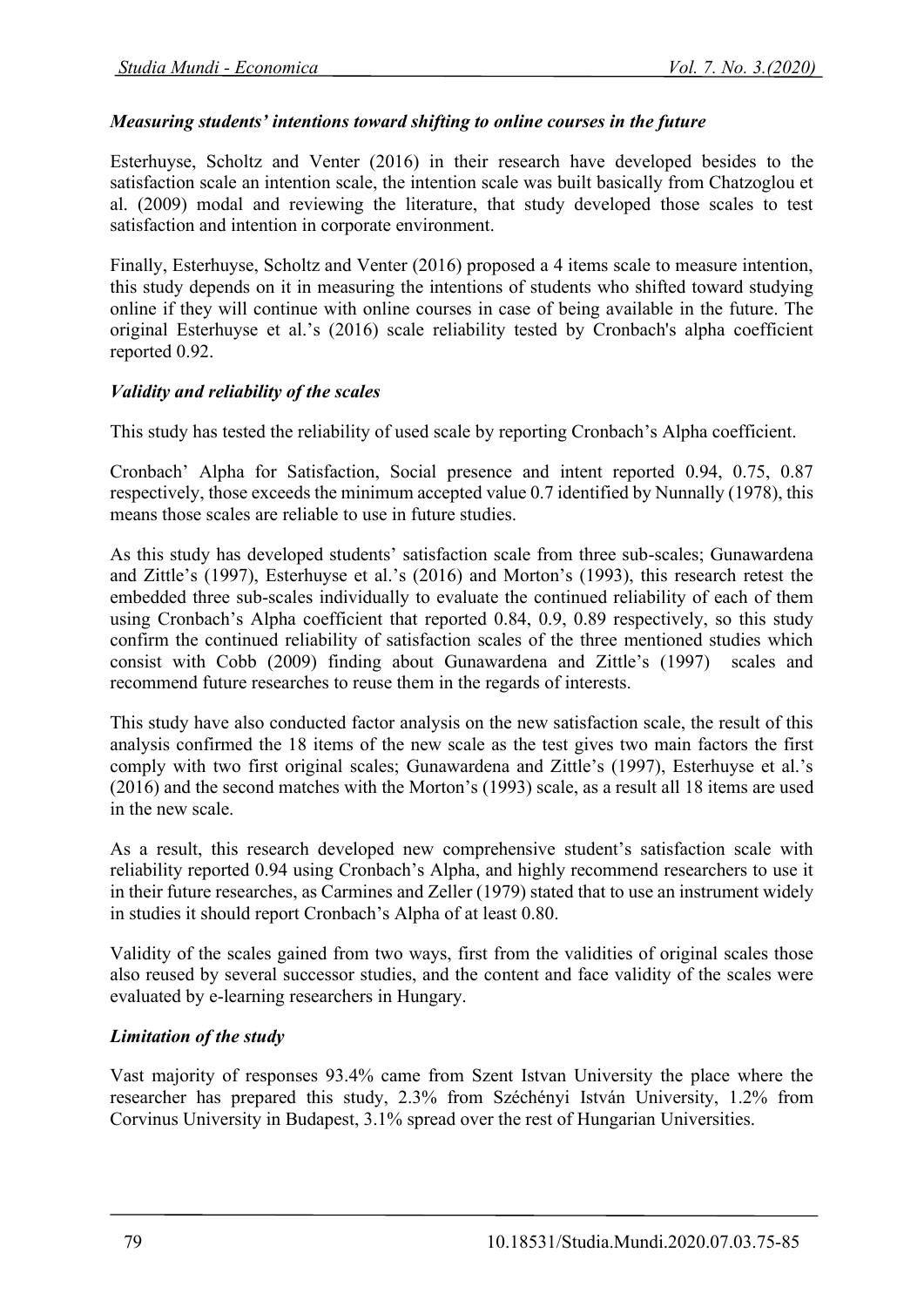### *Sample and used instrument*

The targeted sample is master and undergraduate students studying in Hungarian universities.

A questionnaire of 44 questions (items) has been distributed online via google sheet and the link shared over social media groups, emailed by Neptun System on May 21th 2020 and stopped to receiving responses on June 10th 2020, there were two versions of questionnaire in English and in Hungarian.

The 44 questions consist of 18 items to measure students' satisfaction on online courses, 14 for social presence, 4 for students' intention to use online learning in the future when it is available. The questions used 5- points Likert Scale which is convenient to online questionnaire.

The rest 8 items contain questions for collecting information about the respondent's background (such as age, gender, study level, studying language, Hungarian or international student, etc..) for statistical reasons.

The questionnaire has received 824 responses, 4 responses have been rejected due to the lack of seriousness in the answers.

The final number of responses to be analyzed is 820 responses, 739 of them in Hungarian version and 81 in English.

#### *Sample background analyzes*

60% of respondents are females, 37.1% are males where 2.8% preferred not to answer this question and no one chose the answer "other", one answer out 820 is missing.

68.2% are undergraduate students, 28.2% are Master students.

87.6 of the sample are Hungarians, 12.4% are international students, this percentage is close to the percentage of international students in Higher education studying in Hungary which is 12% in 2017 (Kasza and Hangyál, 2018).

89.6% of students studying in Hungarian, 10.2% studying in English and one answer is missing.

The important thing is 75.1% of students having the first online study, most of them undergraduate students (52.8%), this is important in evaluating the success of current online courses without students' affection by a previous experience.

#### **Results and discussions**

Three new variables have been calculated from the answers of the three scales used in the questionnaire, to use them in analysis, those are: overall Satisfaction, overall social presence and over all students' intention, each gives the mean answer of all items forms each scale for every response, this accomplished by using SPSS program.

Overall satisfaction of master and undergraduate students toward current shifting to online learning in Hungary is (3.1), this result is very close to the middle of 5-points Likert scale so we can say the students' satisfaction is neutral with very little bias to be positive, which could be read in two approaches, first, more efforts from higher education institutions are needed to raise students' satisfaction of online learning, from other hand it is prominent result that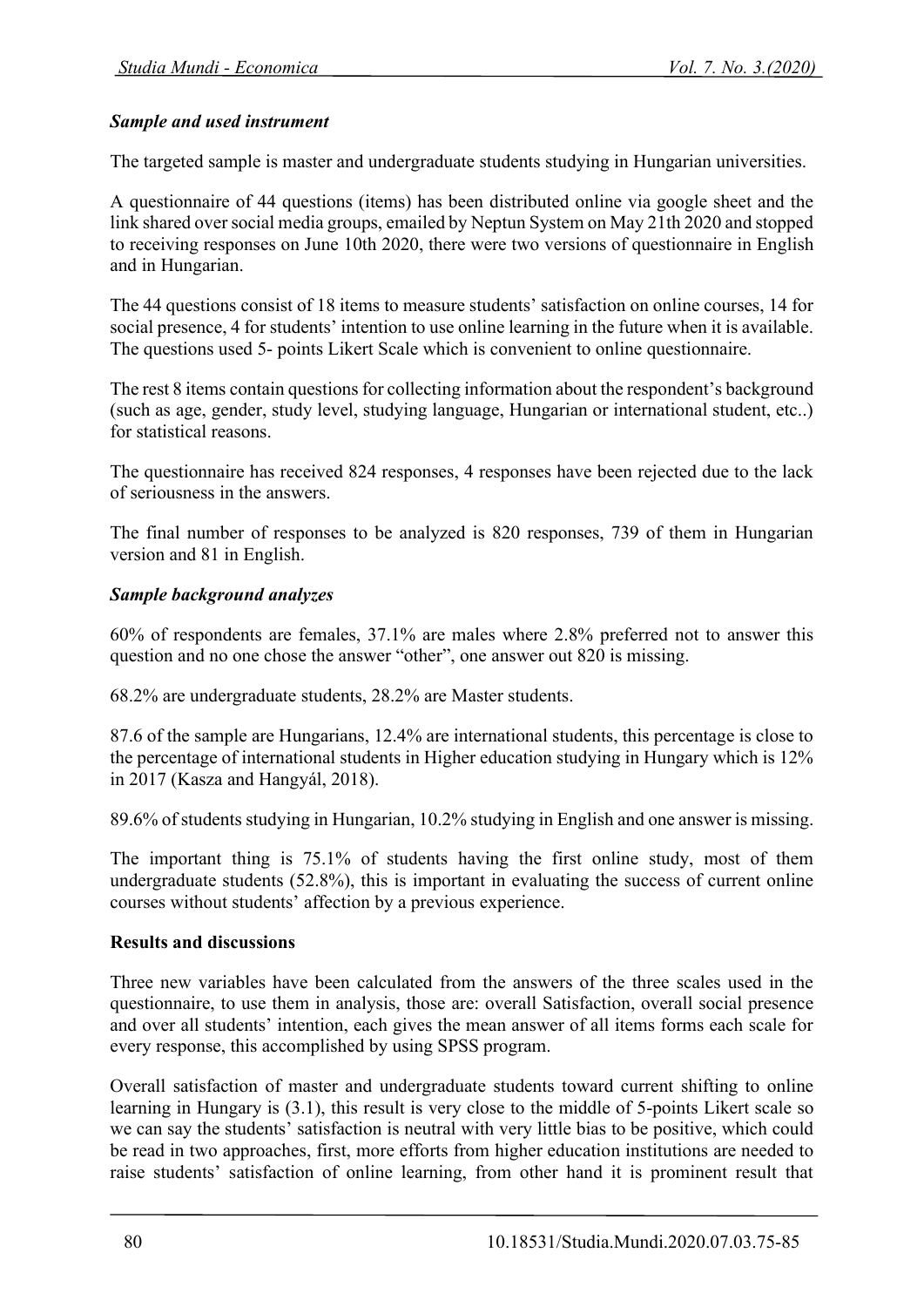students didn't refuse the online learning and tends to accept it, so this would encourage educational institutions with some more efforts to go on with online learning and depend on elearning as a supportive learning in the next period or even think to shift to online learning in the future.

More analysis has done to compare between foreign and Hungarian students' satisfaction, Showed that there is a significant deference between International and Hungarian students concerning their satisfaction on online courses in 9 out of 18 items measuring students' satisfaction, the International students are more satisfied in this experience, this result reaffirmed by using independent sample T test on overall students' satisfaction, this research couldn't explains this deference in context of this study especially that a fairly adjacent percentage of International (69%) and Hungarian (76%) students are experiences online courses for the first time, and there is no recognized difference between age average of the two groups.

The students' overall social presence feeling in current online learning is (3.2), this result is close to the middle of the scale so we can say the students' social presence feeling is neutral with a little bias to be positive, which seems a good result for a new online learning experience, to explain this result more precisely, this result should be compared to students' social presence feeling in conventional courses, the article suggest this subject for a future research.

Overall intention of master and undergraduate students to have online learning in future is (3), this result stuck to the middle of the scale, this means students' intention is neutral, this result gives an opportunity to the educational institutions to effect this intention if they want to proceeds with online learning, to do that they have to know the factors affecting students' intention to continue with online courses, this study is lighting on some of them by calculating the correlation and regression among Intention, satisfaction and social presence.

By using independent sample T test, it found that overall social presence feeling in online courses and overall intention to attend future online courses are more among international students (M= 3.5, 3.34 respectively) than Hungarians (M= 3.2, 2.9 respectively), this result need a further research to explain it.

In the same way, the study has used independent sample T test, to compare between master and undergraduate student in their satisfaction, social presence feeling and intentions toward online learning, also the same test done to compare between students who had a previous online learning with the newbies in this regard, all the results are showed in table. 1.

The study has conducted correlation tests among the three variables; overall Satisfaction, overall social presence and over all students' intention, to define the relation strength and direction among them, and the results are explained in the following:

Using Davis (1971) explanation of coefficient value (r), the calculated correlations shows a very strong positive relation between overall satisfaction and overall student' intentions ( $r= 0.8$ ; P< 0.001), and a substantial positive relation between overall social presence and overall student' intentions ( $r= 0.59$ ;  $P< 0.001$ ).

Also, there is a very strong positive relation between overall satisfaction and overall social presence (r=  $0.7$ ; P<  $0.001$ ).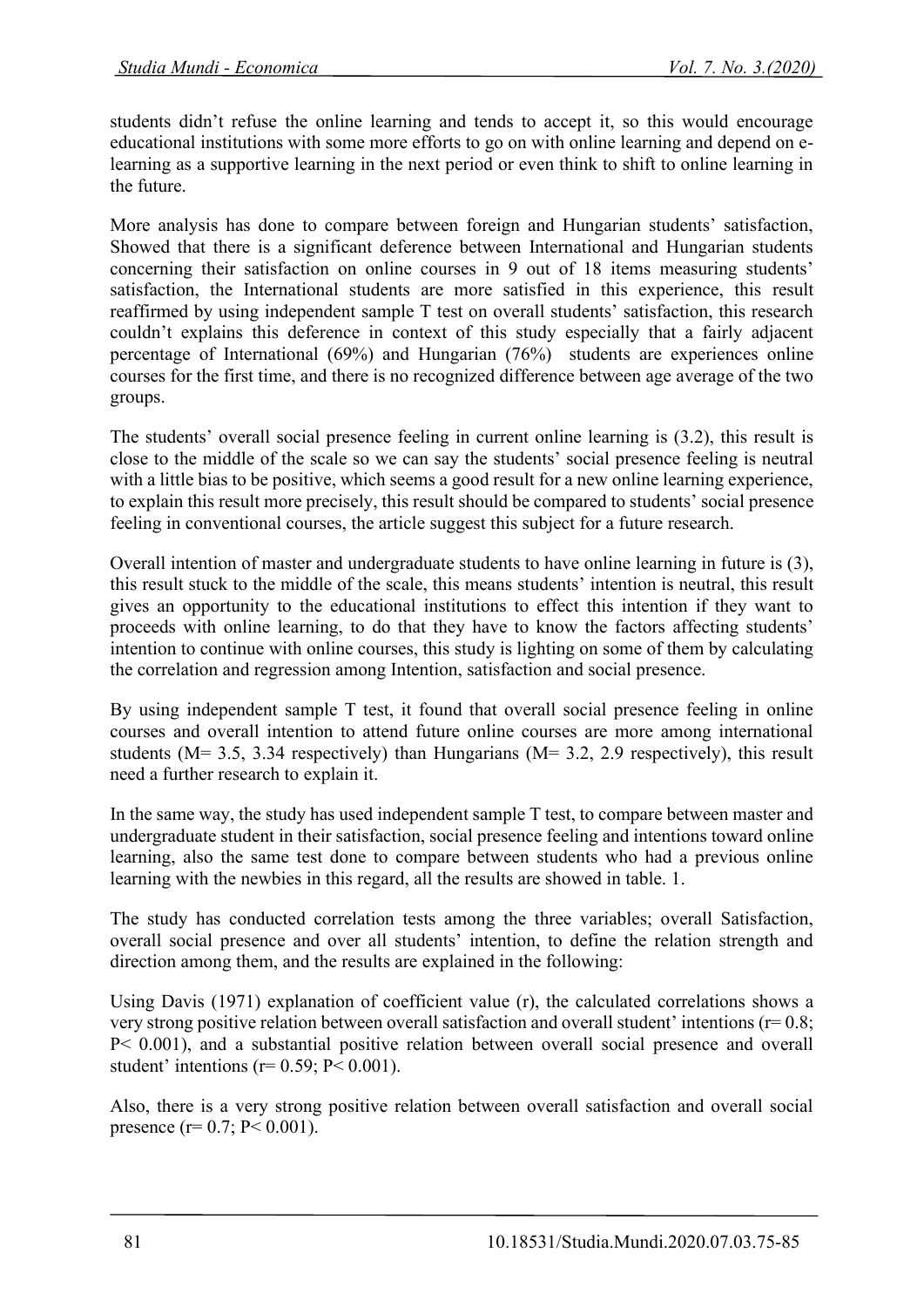#### **Table 1: overall satisfaction, Social presence and intention of higher education students toward online learning in Hungary during COVID-19 epidemic**

|                                                                           | <b>Higher education</b><br>students (Master<br>and<br>undergraduate) | <b>Explanation</b>                                                                                        | <b>International VS</b><br><b>Hungarian students</b>                                                                               | Undergraduate<br><b>VS Master</b><br>students                         | <b>Newbies</b> in<br>online learning<br>vs. Experienced<br>online learners                                   |  |
|---------------------------------------------------------------------------|----------------------------------------------------------------------|-----------------------------------------------------------------------------------------------------------|------------------------------------------------------------------------------------------------------------------------------------|-----------------------------------------------------------------------|--------------------------------------------------------------------------------------------------------------|--|
| Overall<br>satisfaction<br>$(1-5)$                                        | 3.1                                                                  | Neutral<br>satisfaction<br>with<br>little bias to be<br>positive                                          | International students<br>are significantly more<br>satisfied.                                                                     | Master<br>students<br>are more satisfied                              | Who<br>have<br>previous<br>online<br>experience<br>are<br>more satisfied                                     |  |
| Overall<br>social<br>presence<br>feeling $(1-5)$                          | 3.2                                                                  | $\sigma$ f<br>Neutral<br>students'<br>social<br>feeling<br>presence<br>with little bias to<br>be positive | International students<br>significantly<br>are<br>having more social<br>presence feeling.                                          | Master<br>students<br>having<br>more<br>social<br>presence<br>feeling | N <sub>o</sub><br>significant<br>difference                                                                  |  |
| Overall<br>intention to<br>have online<br>learning in<br>future $(1-5)$ . | 3                                                                    | Neutral                                                                                                   | International students<br>significantly<br>are<br>having<br>more<br>intention<br>have<br>to<br>online<br>learning<br>1n<br>future. | significant<br>No<br>difference                                       | Who<br>have<br>online<br>previous<br>experience<br>have<br>more intention to<br>continue with e-<br>learning |  |

*Source: Authors' analysis, 2020.*

Furthermore, a multiple regression analysis has been conducted between overall students' intention as dependent variable and overall Satisfaction, overall social presence, age, gender, foreign or international student, study level and previous online studying experience as independent variables, to know the effectiveness of these variables in predicting students' intention to continue with online learning, see table. 2.

### **Table 2: Multiple regression analysis between overall students' intention as dependent variable and study independent variables**

| <b>Model Summary</b>                     |          |                             |      |                              |         |                            |          |      |
|------------------------------------------|----------|-----------------------------|------|------------------------------|---------|----------------------------|----------|------|
| R                                        | R Square |                             |      | <b>Adjusted R Square</b>     |         | Std. Error of the Estimate |          |      |
| .806                                     | .649     |                             | .646 |                              | .62015  |                            |          |      |
| Coefficients <sup>a</sup>                |          |                             |      |                              |         |                            |          |      |
|                                          |          | Unstandardized Coefficients |      | Standardized<br>Coefficients |         |                            |          |      |
| Model                                    |          |                             |      | Std. Error                   | Beta    |                            |          | Sig. |
| (Constant)                               |          | .246                        |      | .224                         |         | 1.096                      |          | .273 |
| Satisfaction                             |          | .941                        |      | .037                         | .784    |                            | 25.425   | .000 |
| <b>Overall Social Presence</b>           |          | .029                        |      | .059                         | .015    | .488                       |          | .626 |
| Age                                      |          | .022                        |      | .021                         | .024    | 1.060                      |          | .290 |
| Gender                                   |          | .040                        |      | .041                         | .020    | .957                       |          | .339 |
| foreign or international student         |          | $-0.092$                    |      | .070                         | $-.029$ |                            | $-1.317$ | .188 |
| Study level                              |          | $-.186$                     |      | .050                         | $-.083$ |                            | $-3.697$ | .000 |
| previous online studying experience      |          | .028                        |      | .012                         | .050    | 2.264                      |          | .024 |
| a. Dependent Variable: Overall intention |          |                             |      |                              |         |                            |          |      |

*Source: Authors' analysis, 2020.*

The regression analysis shows that only Satisfaction, study level and self-evaluation of previous online learning have a significant relation with students' intention, where study level and evaluation of previous online learning self-experience have a very weak influence on intention  $(B= 0.18, 0.028$  respectively), while satisfaction has the key role on affecting this intention  $(B= 0.18, 0.028)$ 0.94) taking in regards that Adjusted R square is 0.65 which means overall satisfaction explains about 65% of overall students intention changes in this context.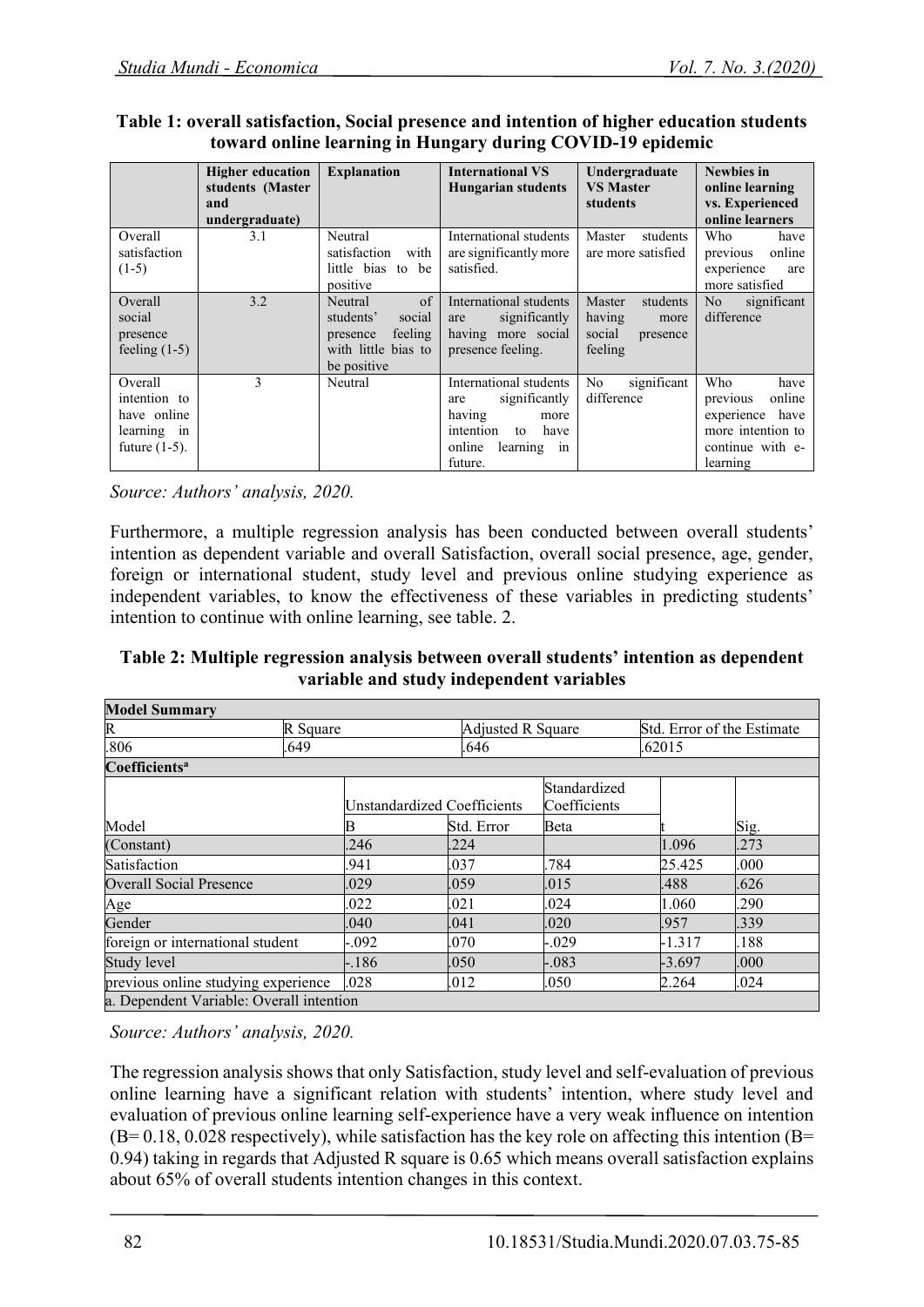Another regression analysis conducted to evaluate the influence of social presence feeling on the student's satisfaction in online courses, the result shows a significant influence of the overall social presence on overall student's satisfaction ( $B = 1.16$ ;  $P < 0.001$ ) and Adjusted R square is 0.53 which means the overall social presence explains about 53% of overall students' satisfaction changes in this context, this result presents satisfaction as a mediator variable between social presence and student intention toward taking online courses in the future.

## **Conclusion**

The study presents a new reliable developed Satisfaction scale, and it recommends researchers to use it, in addition to use its constructing sub-scales; the satisfaction scales of: Gunawardena and Zittle (1997), Esterhuyse et al. (2016) and Morton (1993) as this study reaffirmed their continued reliability.

Also, this study reaffirmed continued reliability of Gunawardena and Zittle (1997) social presence scale, and intention Esterhuyse et al.'s (2016) scale, and it encourage to reuse them in future studies.

The research finds that Higher education (masters and undergraduate) students' overall satisfaction and overall social presence is neutral- with little bias to be positive- on shifting towards online learning courses in Hungarian universities during COVID-19 epidemic measures, and there is a significant influence of the overall social presence on overall student's satisfaction, also the study level (master or undergraduate) and evaluation of previous online learning self-experience have a very weak influence on students' intention while satisfaction has the key role on affecting this intention to go on with online learning in the future.

Here, the study recommends educational institutions, if they want to proceeds with online learning, to focus on increasing students' satisfactions and social presence feeling.

Another finding of the study that overall international students' satisfaction, social presence feeling in online courses and overall intention to attend future online courses are more than Hungarians', this result need a further research to explain it.

## **References**

- 1. Allen, M., Bourhis, J., Burrell, N., and Mabry, E. (2002): Comparing student satisfaction with distance education to traditional classroom in higher education: A meta- analysis. The American Journal of Distance Education, 16(2), 83- 97. DOI: https://doi.org/10.1207/S15389286AJDE1602\_3.
- 2. Artz, P. (2006): Improving student satisfaction in online adult education. In C. M. Crawford, R. Carlsen, K. McFerrin, J. Price, R. Weber, D. A. Willis (Eds.), Proceedings of SITE 2006- Society for Information Technology and Teacher Education International Conference, pp. 233- 238. Association for the Advancement of Computing in Education. (AACE). Orlando, Florida, USA. ISBN 978-1-880094- 58-7. [online]: https://www.learntechlib.org/p/22038/: [Accessed on Jun 1st 2020].
- 3. Carmines, E. G., and Zeller, R. A. (1979): Reliability and validity assessment. Beverly Hills, CA: Sage Publications. DOI: https://dx.doi.org/10.4135/9781412985642.
- 4. Chatzoglou, P., Sarigiannidis, L., Vraimaki, E., and Diamantidis, A. (2009): Investigating Greek employees' intention to use web- based training. Computers and Education. 53(3), 877- 889.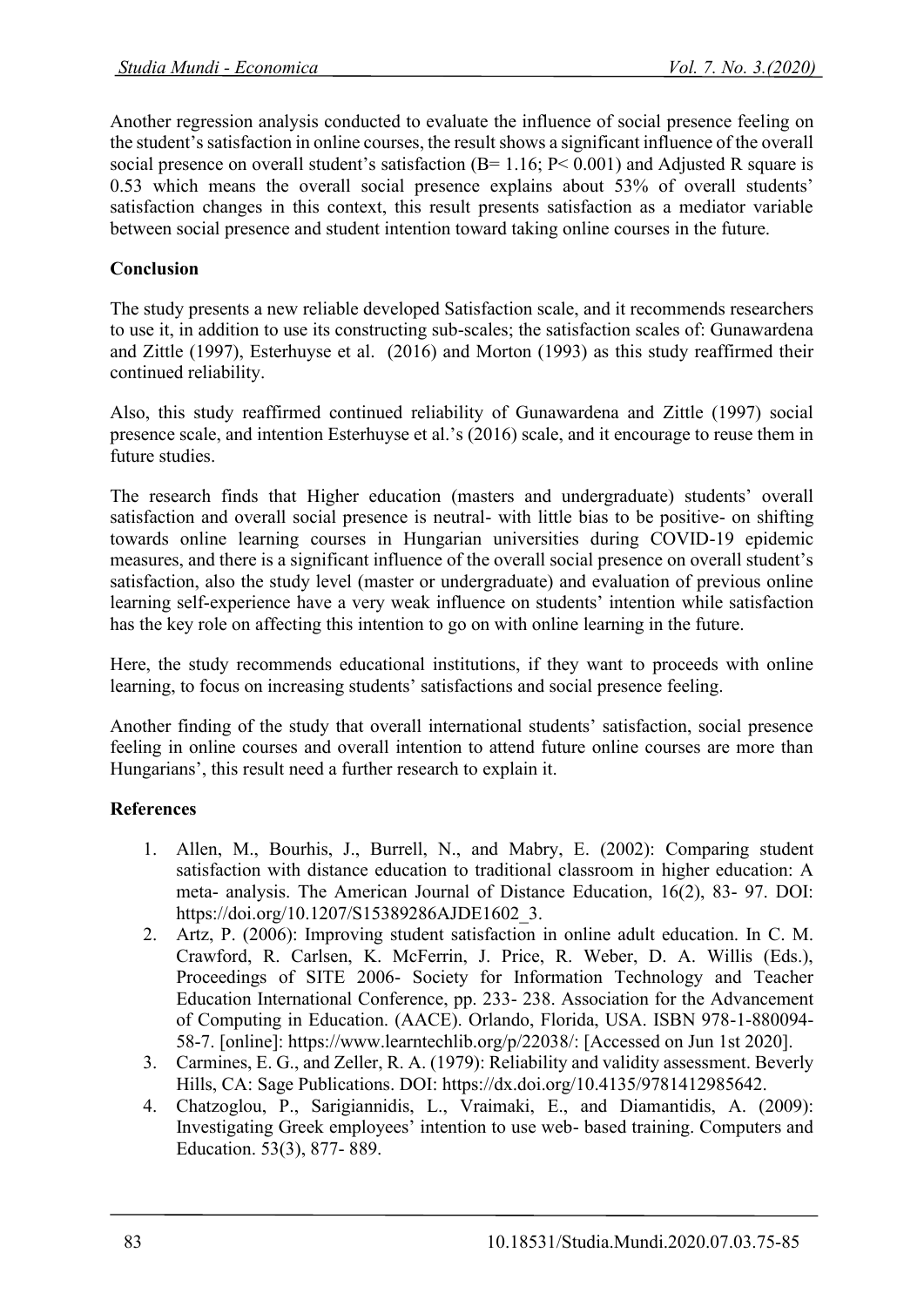- 5. Chen, H. R., and Tseng, H. F. (2012): Factors that influence acceptance of web-based e-learning system for the in-service education of junior high school teachers in Taiwan. Evaluation and Program Planning, 35(3), 398- 406. DOI: 10.1016/j.evalprogplan.2011.11.007.
- 6. Cobb, S. C. (2009): Social presence and online learning: A current view from a research perspective. Journal of Interactive Online Learning, 8 (3), 241–254.
- 7. Esterhuyse, M. P., Scholtz, B. M., and Venter, D. (2016): Intention to use and satisfaction of e-learning for training in the corporate context. Interdisciplinary journal of information, knowledge, and management. 11, 347- 365. DOI: https://doi.org/10.28945/3610.
- 8. Fatma S. F. (2013): E-Learning Trends Issues and Challenges. International Journal of Economics, Commerce and Research. 3 (2), 1- 10.
- 9. Fortune, M., Shifflett, B., and Sibley, R. (2006): A comparison of online (high tech) and traditional (high touch) learning in business communication courses in Silicon Valley. Journal of Education for Business, 81(4), 210- 214.
- 10. Frehywot, S., Vovides, Y., Talib, Z., Ross, H., Wohltjen, H., Bedada, S., Korhumel, K., Koumare A. K., Scott, J. (2013): E-learning in medical education in resource constrained low and middle-income countries. Human resource health. (2013). 11, Article number: 4. DOI: 10.1186/1478-4491-11-4. [Available online]: https://humanresources-health.biomedcentral.com/articles/10.1186/1478-4491-11-4 [Accessed on May 12th 2020].
- 11. Fraser, B. J. (2002): Learning environments research: Yesterday, today and tomorrow. In: S. C. Goh and M. S. Khine (Eds.), Studies in educational learning environments: An international perspective (pp. 1–25). River Edge, NJ: World Scientific. DOI: https://doi.org/10.1142/9789812777133\_0001.
- 12. Gunawardena, C. N. (1995): Social presence theory and implications for interaction and collaborative learning in computer conferences. International Journal of Educational Telecommunications. 1 (2/ 3), 147- 166.
- 13. Gunawardena, C. N., and Zittle, F. J. (1997): Social presence as a predictor of satisfaction with a computer-mediated conferencing environment. American Journal of Distance Education. 11, 8- 26.
- 14. Kasza, G., and Hangyál, Z. (2018): Stipendium Hungaricum scholarship holders' expectations and attitudes. Tempus Public Foundation, 2018. Széchenyi 2020 Programme, within Campus Mundi (mobility and internationalisation in higher education) Programme (project number: EFOP-3.4.2-VEKOP-15-2015-00001). ISBN 978-615-5319-57-0.
- 15. Lim, J., Kim, M., Chen, S., and Ryder, C. (2008): An empirical investigation of student achievement and satisfaction in different learning environments. Journal of Instructional Psychology, 35(2), 113-119. DOI: 10.1163/ej.9789004167872.i-234.32.
- 16. Lindgaard, G., and Dudek, C. (2003): What is this evasive beast we call user satisfaction? Interacting with Computers. 15(3), 429- 452. DOI: 10.1016/S0953- 5438(02)00063-2.
- 17. Morton, S. T. (1993): Socialization- related learning, job satisfaction, and commitment for new employees in a federal agency. Unpublished doctoral dissertation. Faculty of Virginia polytechnic institute and state university. Blacksburg. Virginia.
- 18. Mtebe, J. S. and Raisamo, R. (2014): Investigating students' behavioral intention to adopt and use mobile learning in higher education in East Africa. The International Journal of Education and Development Using Information and Communication Technology (IJEDICT). 10 (3), 4- 20.
- 19. Nunnally, J.C. (1978): Psychometric theory (2nd ed.). McGraw-Hill. New York.